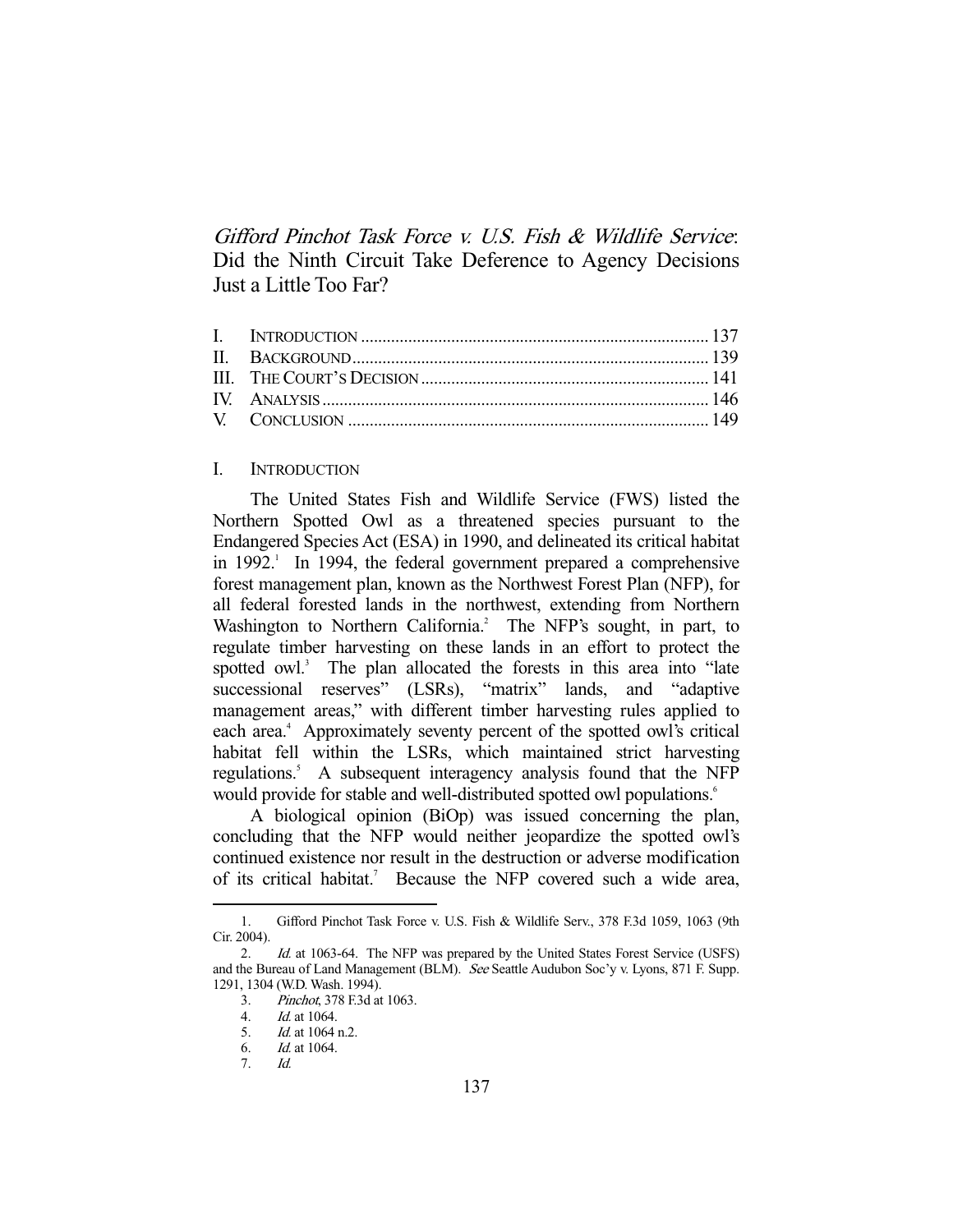involving virtually all of the federal government's forested land in this area, the NFP BiOp explicitly declined to address the unique impacts of any particular action or implementation of the NFP.<sup>8</sup> Nor did it authorize incidental takes of the species, deferring such consideration instead to future BiOps that would address specific projects.<sup>9</sup> The plan was ultimately adopted by the federal government, and in the years following adoption, the FWS issued nearly three hundred BiOps and incidental take statements for spotted owls in the lands covered by the NFP.<sup>10</sup> A total of 1080 incidental takes of spotted owls were authorized by these BiOps, and 82,000 acres of spotted owl habitat were removed, downgraded, or degraded during this time.<sup>11</sup>

 In November 2000, a group of environmental organizations, the Pinchot Task Force (Pinchot), challenged many of the BiOps issued by the FWS in the United States District Court for the Western District of Washington.<sup>12</sup> The district court denied Pinchot's request for a restraining order to stop several of the projects approved by the BiOps. In March 2002, the parties filed cross motions for summary judgment as to six particular BiOps selected by Pinchot as representative because they presented common themes. 13 On July 12, 2002, the district court granted summary judgment for the FWS and Pinchot appealed.<sup>14</sup>

 On appeal, the United States Court of Appeals for the Ninth Circuit held that the methods employed by the FWS in determining whether the

 <sup>8.</sup> Id.

 <sup>9.</sup> Id.

 <sup>10.</sup> Id. 11. Id.

<sup>12.</sup> *Id.* at 1065.

<sup>13.</sup> Id. The first BiOp, completed on February 18, 1998, was the Coos Bay BiOp which "authorized the removal of 2,000 acres of suitable owl habitat and 1,043 acres of critical habitat, and the incidental takes of at least eight spotted owls". Id. at 1064. The second BiOp, the Willamette BiOp, was completed on September 29, 1998, and allowed the modification of 29,276 acres of spotted owl habitat, with more than 9000 completely removed, and "authorized the incidental take of all spotted owls associated with the project."  $Id$ . The third BiOp was the Rogue Valley BiOp for timber sales in southwest Oregon and northern California. Id. This BiOp authorized the likely removal or degradation of 6,870 acres of critical habitat for spotted owls and the incidental take of "all spotted owl pairs or resident singles" affected by the action. Id. The fourth BiOp, the Upper Iron Timber Sale BiOp, completed on January 20, 1999, did not specify how many acres of critical habitat would be impacted, although the entire project area was classified as critical habitat. Id. The Upper Iron Timber Sale BiOp authorized the incidental take of two spotted owl pairs. Id. The fifth BiOp was the Acci BiOp, completed on September 23, 1999. Id. This BiOp allowed 1,000 acres of timber harvesting, degradation of 227 acres of critical habitat, and the incidental take of all spotted owls associated with the project. Id. at 1064- 65. The sixth BiOp was the La Roux Timber Sale BiOp, approved on April 30, 1998. Id. at 1065. This BiOp allowed for removal of 148 acres of critical habitat, the incidental take of one known owl pair, and the incidental take of any owl in the non surveyed area. Id.

 <sup>14.</sup> Id.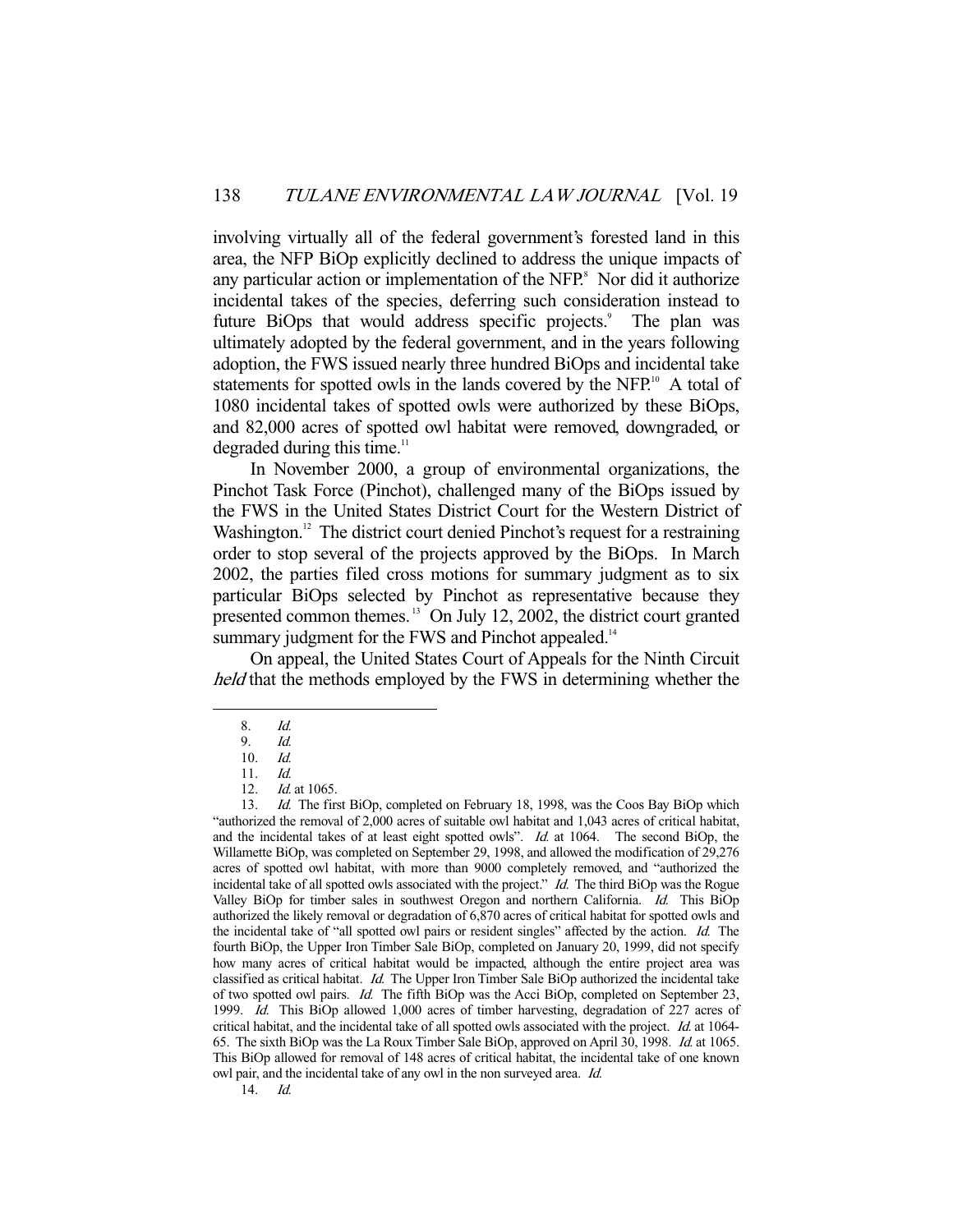NFS jeopardized the owl's continued existence were permissible and accordingly affirmed summary judgment for the FWS as to that issue.<sup>15</sup> However, the court also *held*, in analyzing whether the NFS would likely result in the destruction or adverse modification of the owl's critical habitat, that the FWS's regulatory definition of "destruction or adverse modification" of critical habitat was invalid, and that the impact of this invalid regulation in the FWS's analysis was not harmless error.<sup>16</sup> Furthermore, the FWS's finding that loss of critical habitat was not an "adverse modification" because of the existence of suitable external habitat was arbitrary and capricious, and contrary to law.<sup>17</sup> The court reversed the decision of the district court as to the critical habitat issue and remanded with instructions to grant summary judgment to Pinchot on that issue. Gifford Pinchot Task Force v. U.S. Fish & Wildlife Service, 378 F.3d 1059, 1077 (9th Cir. 2004).

#### II. BACKGROUND

 Congress enacted the Endangered Species Act in 1973 to provide a program for the conservation of endangered and threatened species and their ecosystems.18 Section 7 of the ESA mandates that, for any federal action that may affect a threatened or endangered species or its habitat, the agency contemplating the action must consult with a consulting agency<sup>19</sup> to ensure: (1) that the federal action is not likely to jeopardize the continued existence of an endangered or threatened species and (2) that the federal action will not result in the destruction or adverse modification of the designated critical habitat of the listed species.<sup>20</sup>

 <sup>15.</sup> Id. at 1077.

 <sup>16.</sup> Id. at 1071, 1075.

<sup>17.</sup> *Id.* at 1076.

 <sup>18. 16</sup> U.S.C. § 1531(b) (1973). An "endangered species" means any species which is in danger of extinction throughout all or a significant portion of its range. Id. § 1532(6). A "threatened species" is any species which is likely to become an endangered species within the foreseeable future throughout all or a significant portion of its range. Id. § 1532(20).

 <sup>19.</sup> The FWS is the consulting agency for all land-based species, such as the spotted owl. Pinchot, 378 F.3d at 1063 n.1.

 <sup>20. 16</sup> U.S.C. § 1536(a). A species' "critical habitat" is defined as:

<sup>(</sup>i) the specific areas within the geographical area occupied by the species, at the time it is listed [as a threatened or endangered species], on which are found those physical or biological features (I) essential to the conservation of the species and (II) which may require special management considerations or protection; and (ii) specific areas outside the geographical area occupied by the species . . . upon a determination . . . that such areas are essential for the conservation of the species.

Id. § 1532(5)(A).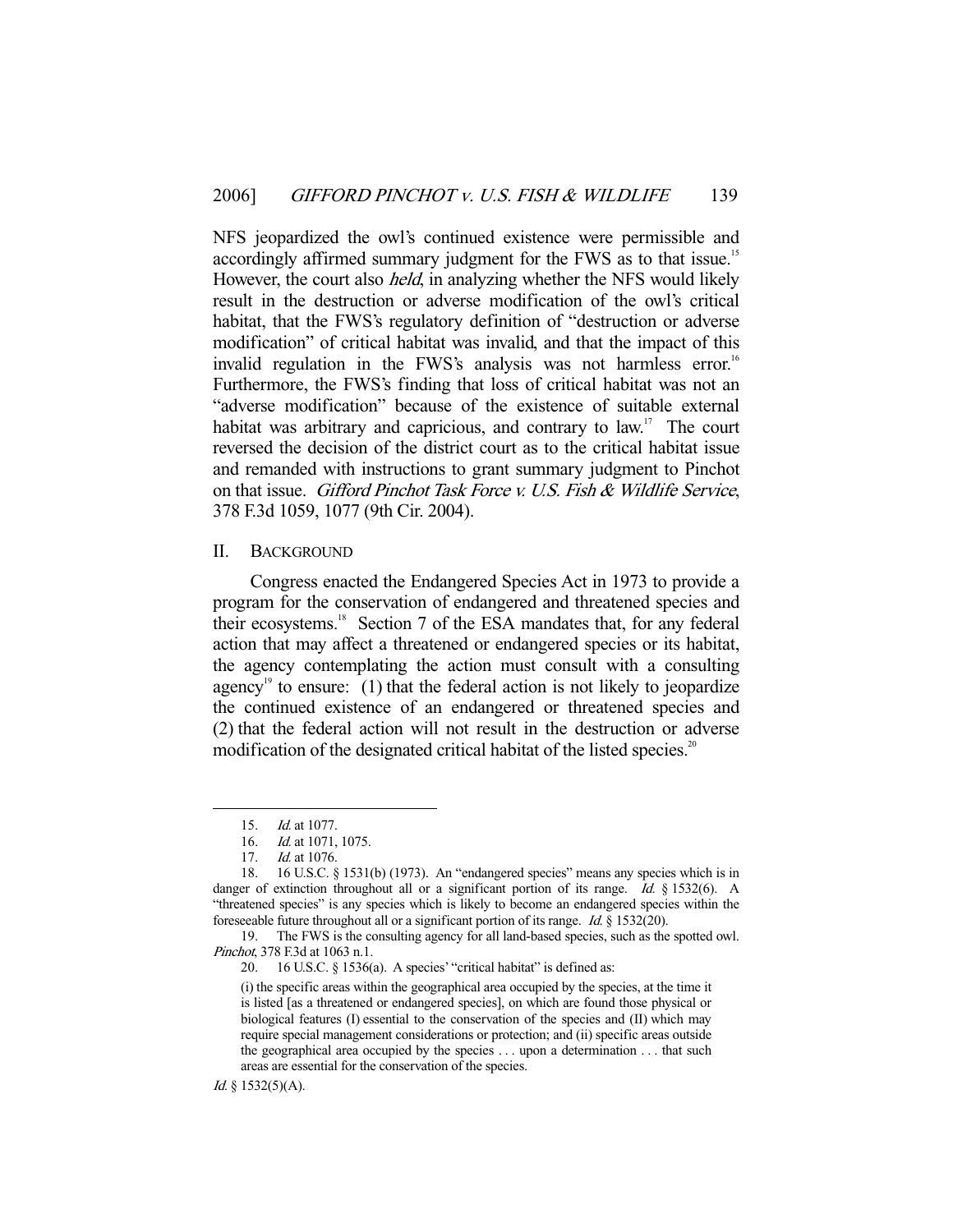The action agency typically makes a written request to the consulting agency which, after formal consultation, issues a biological opinion.<sup>21</sup> The BiOp should address both prongs of ESA section 7 by considering the current status of the species, the environmental baseline, the effects of the proposed action, and the cumulative effects of the proposed action.<sup>22</sup> If the BiOp concludes: (1) that jeopardy is not likely and that there will not be adverse modification of critical habitat, or (2) that there is a "reasonable and prudent alternative" to the agency action that avoids jeopardy and adverse modification, the consulting agency can issue an Incidental Takes Statement (ITS), which exempts the action agency from the ESA's general prohibition of takings of endangered and threatened species.<sup>23</sup>

 The issue in the noted case was whether the FWS, in finding "no jeopardy" for each of the six challenged BiOps, had properly assessed whether the proposed actions satisfied the jeopardy and adverse modification requirements of section 7. Under the Administrative Procedure Act (APA), a reviewing court must set aside any agency action, finding, or conclusion that it finds to be arbitrary and capricious.<sup>24</sup> In making this determination, courts are limited to deciding whether the agency's action was based on a consideration of relevant factors and whether there has been a clear error of judgment.<sup>25</sup> Under this very deferential standard, the court is prohibited from substituting its judgment for that of the agency, and the agency need only demonstrate a rational connection between the facts considered and the decision made.<sup>26</sup> The Ninth Circuit has specified that, in cases concerning scientific matters, deference to an agency's technical expertise and experience is particularly warranted.<sup>27</sup>

 <sup>21. 50</sup> C.F.R. § 402.14 (2005).

<sup>22.</sup> *Id.* § 402.14(g).

 <sup>23. 16</sup> U.S.C. § 1536(b)(4). To "take" a species means "to harass, harm, pursue, hunt, shoot, wound, kill, trap, capture, or collect" any "subspecies of fish or wildlife or plants." Id. § 1532(19). The consulting agency may authorize a taking where, upon review of a permit application, the agency finds that such taking "is incidental to, and not the purpose of, the carrying out of an otherwise lawful activity." *Id.* § 1539(a)(1)(B).

 <sup>24. 5</sup> U.S.C. § 706(2)(A) (2005).

 <sup>25.</sup> Motor Vehicle Mfrs. Ass'n v. State Farm Mut. Auto. Ins. Co., 463 U.S. 29, 43 (1983).

 <sup>26.</sup> Id.

 <sup>27.</sup> United States v. Alpine Land & Reservoir Co., 887 F.2d 207, 213 (9th Cir. 1989).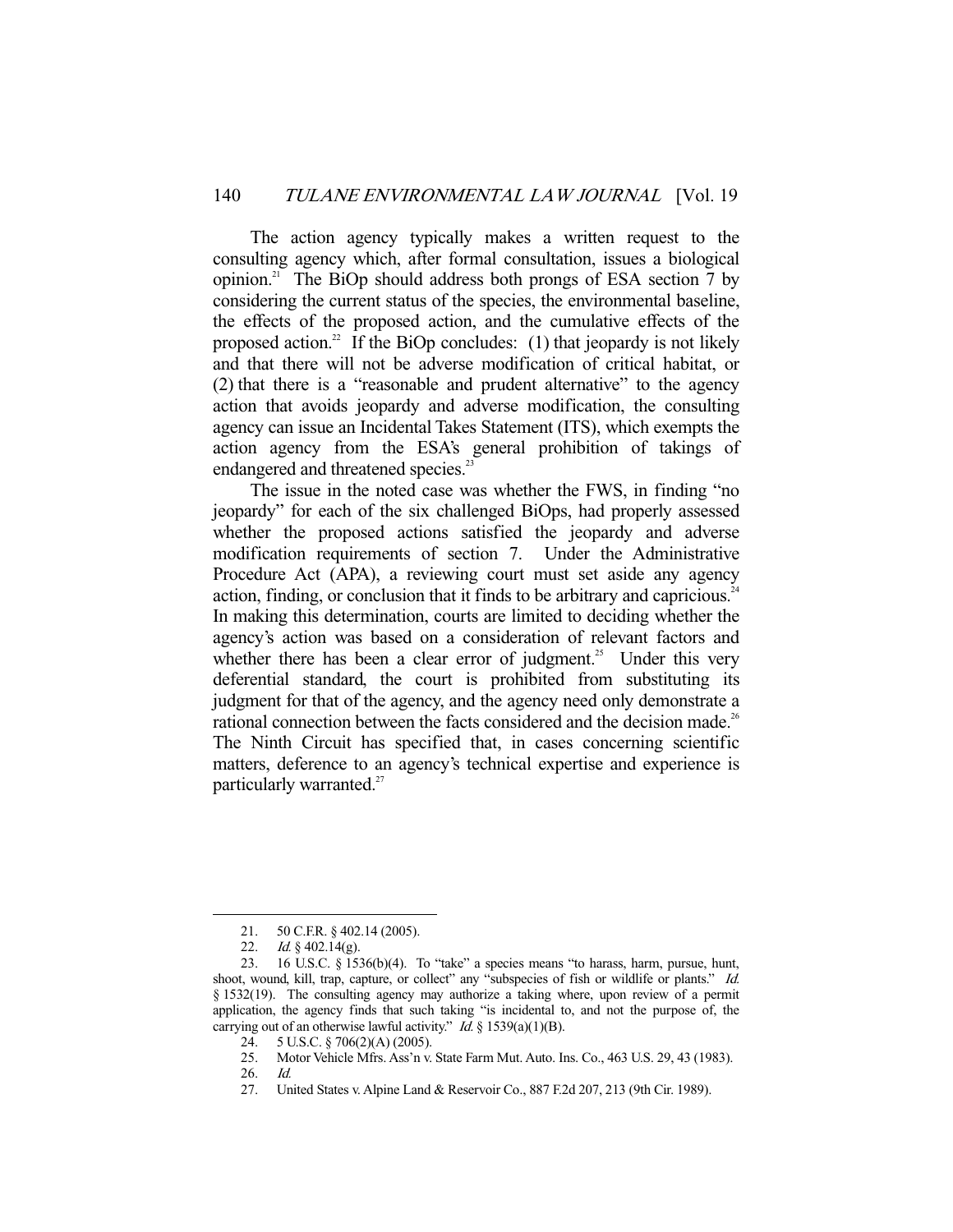### III. THE COURT'S DECISION

 The Ninth Circuit began its analysis by addressing Pinchot's arguments under the jeopardy prong of section 7.28 Pinchot first argued that the FWS painted an inaccurate picture of the true jeopardy that the spotted owls faced from the approved projects, and had done so on two accounts.29 First, Pinchot criticized the FWS's practice of using changes to the owls' habitat as a proxy for the jeopardy that the spotted owl may face from any given proposed project.<sup>30</sup> The FWS had based its jeopardy prediction for each project on degradation to the owl's *habitat*, rather than on an examination of actual owl populations in the area.<sup>31</sup>

 The court rejected this argument on the grounds that an agency's scientific methodology merits substantial deference.<sup>32</sup> The court stated that the standard for determining whether the FWS's use of the habitat proxy was permissible was simply whether it "reasonably ensure[d]" that the proxy results mirrored reality.<sup>33</sup> Here, the Ninth Circuit found that the FWS had met its burden.<sup>34</sup> The court noted that the habitat proxy took numerous factors into account, including the type of land, the extent of degradation of the habitat, the relationship between different habitats, the owls' distribution, and the owls' range.<sup>35</sup> Additionally, the proxy considered nonhabitat factors, such as competition from other species, forest insects, and disease.<sup>36</sup> The court found that this detailed model for owl population was "sufficient to ensure that the FWS's habitat proxy reasonably correlate<sup>[d]</sup> to the actual population of owls."<sup>37</sup>

 Second, Pinchot argued that even if habitat proxy is a sound method, it is nonetheless prohibited by the ESA.<sup>38</sup> According to Pinchot, the ESA is concerned with two variables in the context of species preservation: the amount of species and the amount of species habitat.<sup>39</sup> Because "habitat" is already accounted for in the adverse modification prong of section 7, they continued, any analysis of jeopardy to species must

-

35. Id.

 <sup>28.</sup> Gifford Pinchot Task Force v. U.S. Fish & Wildlife Serv., 378 F.3d 1059, 1065 (9th Cir. 2004).

 <sup>29.</sup> Id.

 <sup>30.</sup> Id. at 1065-66.

 <sup>31.</sup> Id. at 1066.

<sup>32.</sup> Id. (citing Alpine Land, 887 F.2d at 213).

 <sup>33.</sup> Id. (citing Idaho Sporting Cong. Inc. v. Rittenhouse, 305 F.3d 957, 972-73 (9th Cir. 2002)).

 <sup>34.</sup> Id.

 <sup>36.</sup> Id.

 <sup>37.</sup> Id.

 <sup>38.</sup> Id.

 <sup>39.</sup> Id.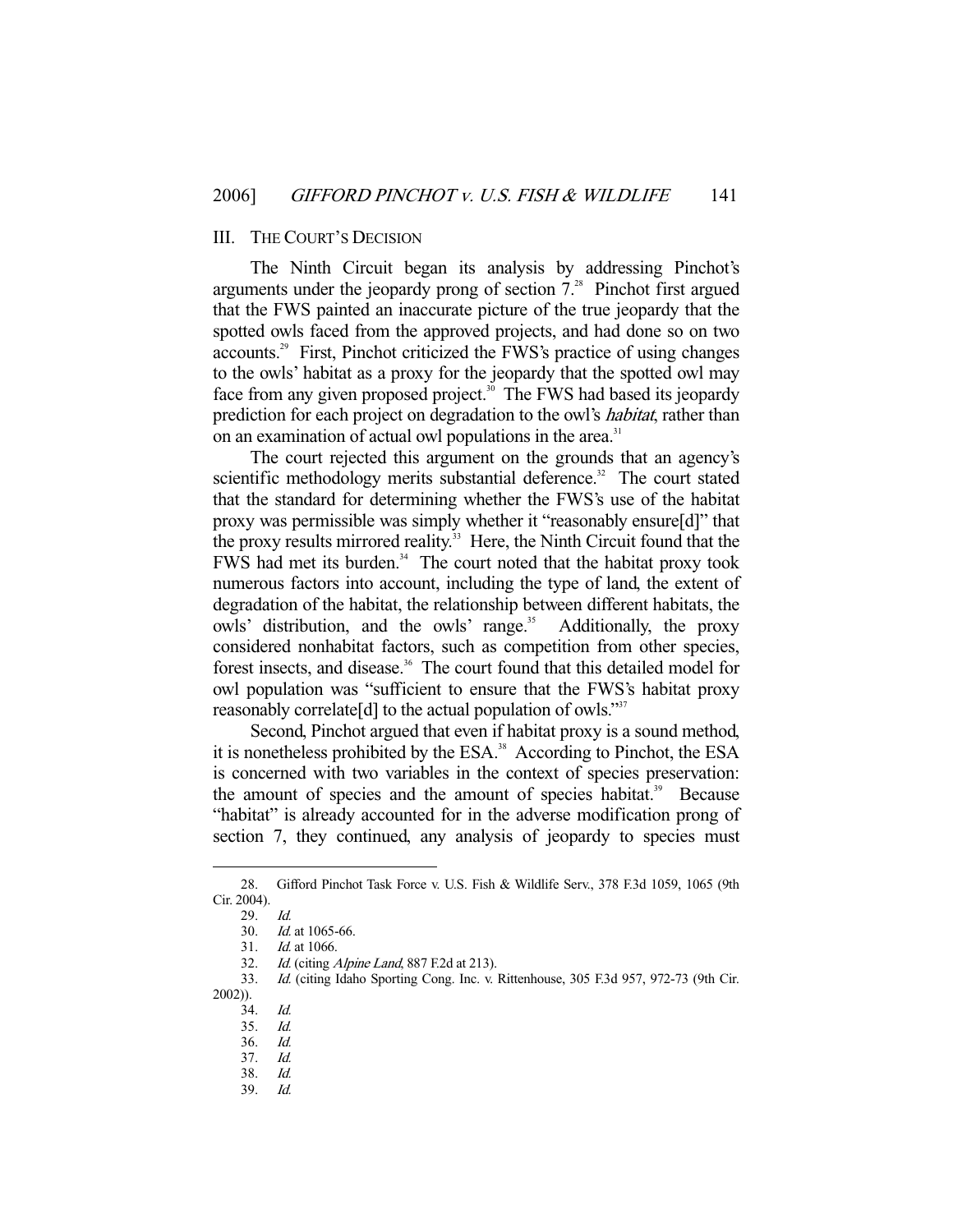necessarily focus on the actual species themselves instead of simply analyzing habitat.<sup>40</sup>

 The Ninth Circuit rejected this argument as well, finding Pinchot's focus on actual species count to be an overly narrow interpretation of section  $7<sup>41</sup>$ . The court again deferred to the agency's method of analysis, stating that "[b]ecause the ESA does not prescribe how the jeopardy prong is to be determined, nor how species populations are to be estimated," a reasonable interpretation of the statute would suffice.<sup>42</sup> The court looked to the fact that the FWS used different methodologies when it analyzed habitat under jeopardy and adverse modification, which limited potential overlap.<sup>43</sup> Also, the habitat proxy could be used to evaluate a species' habitat that has not been designated as critical habitat, and therefore could indirectly evaluate species that live outside the critical habitat.<sup>44</sup> Lastly, the court found that if the habitat models were consistently accurate, then they essentially functioned as though the FWS were actually counting the owl populations.<sup>45</sup> As a result, the court held that the FWS's decision to base its jeopardy analysis on a habitat proxy was a permissible interpretation of the statute.<sup>46</sup>

 Pinchot also argued that, under the jeopardy prong of section 7, the FWS could not substitute the NFP for an independent jeopardy analysis.<sup>47</sup> The FWS relied on the NFP's habitat allocation as the primary justification for its "no jeopardy" determination in the six BiOps at issue.<sup>48</sup> Specifically, the FWS relied on the NFP's LSR allocations, which maintained strict regulations on timber harvesting.<sup>49</sup> The NFP BiOp explicitly stated, however, that it did not authorize incidental takes, and that future project-specific BiOps would consider the issue.<sup>50</sup> The NFP BiOp also said that the NFP would be adjusted based on information developed through future section 7 consultations.<sup>51</sup> Pinchot asserted that relying on compliance with the NFP to find no jeopardy was like a "shell game."<sup>52</sup>

- 40. Id. at 1067.
- 41. Id.
- 42. Id.

- 43. Id.
- 44. Id.
- 45. Id.
- 46. Id.
- 47. Id.
- 48. Id. 49. Id.
- 50. Id.
- 51. Id.
- 52. Id.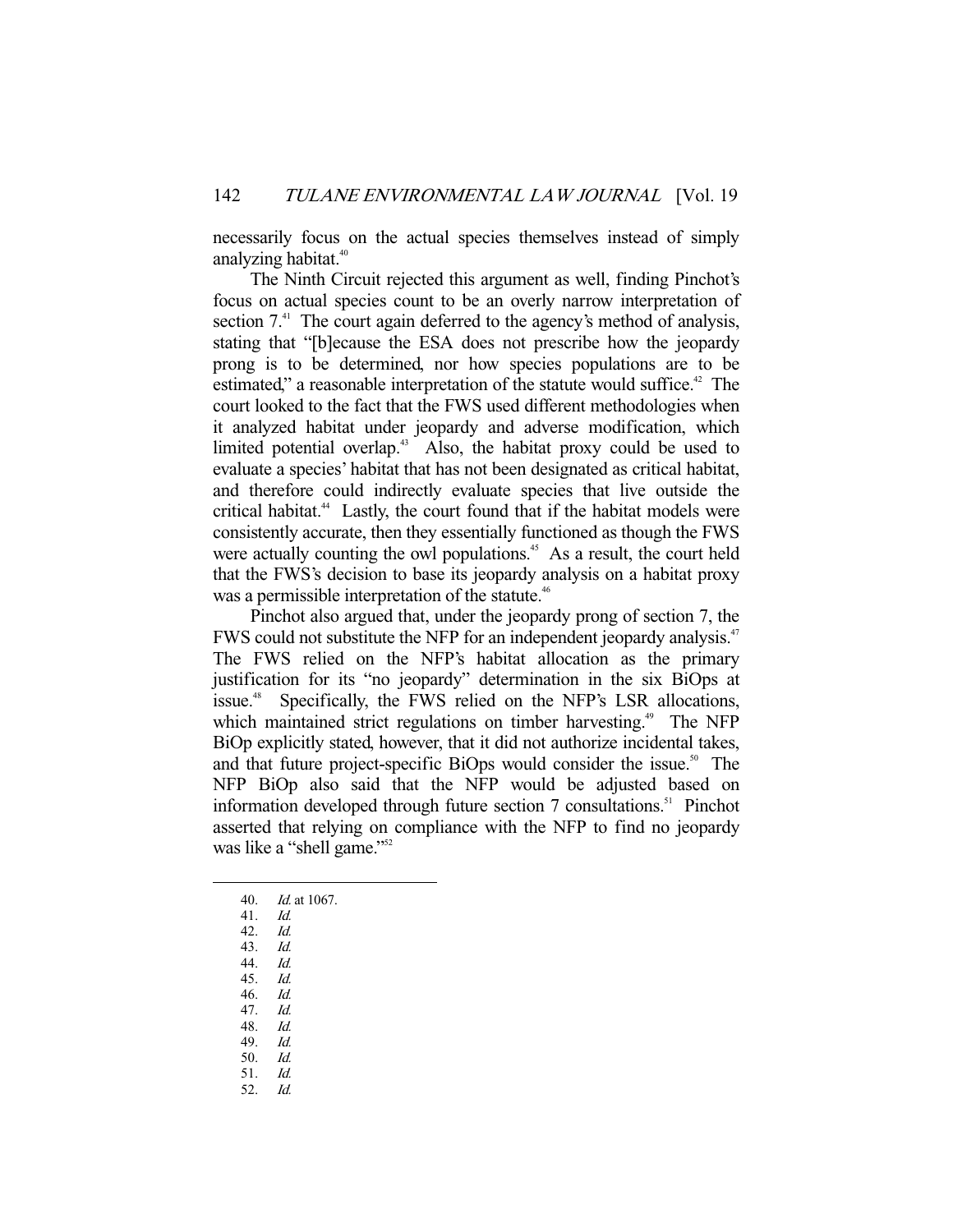The Ninth Circuit once again rejected Pinchot's argument, deferring to the FWS's methods.<sup>53</sup> The court concluded that reliance on the NFP was permissible in this situation because the plan had been "developed on sound scientific analysis as an effective method to conserve the spotted owl, and that the associated BiOps implement [ed] this method."<sup>54</sup> In addition, the court was persuaded that the FWS had not relied entirely on the NFP in completing the six BiOps, but instead conducted independent analyses of site-specific data, which is a method of environmental analysis previously approved by the Ninth Circuit.<sup>55</sup> The court concluded that the NFP is "a unique land-management plan" and that "in the absence of affirmative evidence showing why reliance on the NFP is inadequate or incorrect, the FWS may permissibly rely, in part, on the projections and assumptions of the NFP in its jeopardy analysis."56 Having rejected each of Pinchot's arguments under the jeopardy prong, the court affirmed the district court's grant of summary judgment to the FWS on that issue. $57$ 

 The Ninth Circuit then turned its attention to the second prong of section 7, which seeks to protect endangered and threatened species'<br>critical habitats.<sup>58</sup> Pinchot's first argument was that the FWS's Pinchot's first argument was that the FWS's interpretation of "adverse modification" was unlawful.<sup>59</sup> Specifically, Pinchot argued that the regulatory definition set the bar too high because "the adverse modification threshold is not triggered by a proposed action until there is an appreciable diminishment of the value of critical habitat for both survival *and* recovery."<sup>60</sup> The court agreed with this argument, finding that the FWS's definition undermined Congress's express

-

[D]irect or indirect alteration that appreciably diminishes the value of critical habitat for both the survival *and* recovery of a listed species. Such alterations include, but are not limited to, alterations adversely modifying any of those physical or biological features that were the basis for determining the habitat to be critical.

50 C.F.R. § 402.02 (2005) (held invalid by Gifford Pinchot Task Force v. U.S. Fish & Wildlife Serv., 378 F.3d 1059 (9th Cir. 2004) (emphasis added).

<sup>53.</sup> *Id.* at 1067-68.

<sup>54.</sup> *Id.* at 1067.

<sup>55.</sup> Id. at 1067-68 (citing Salmon River Concerned Citizens v. Robertson, 32 F.3d 1346, 1356 (9th Cir. 1994) (approving such an approach in the context of the National Environmental Policy Act)).

 <sup>56.</sup> Id. at 1068.

 <sup>57.</sup> Id.

 <sup>58.</sup> Id. at 1069.

<sup>59.</sup> *Id.* In interpreting section 7's requirement that the consulting agency ensure that a proposed federal action will not result in the "destruction or adverse modification" of a listed species' critical habitat, the FWS defined "adverse modification" as:

 <sup>60.</sup> Pinchot, 378 F.3d at 1069 (emphasis added).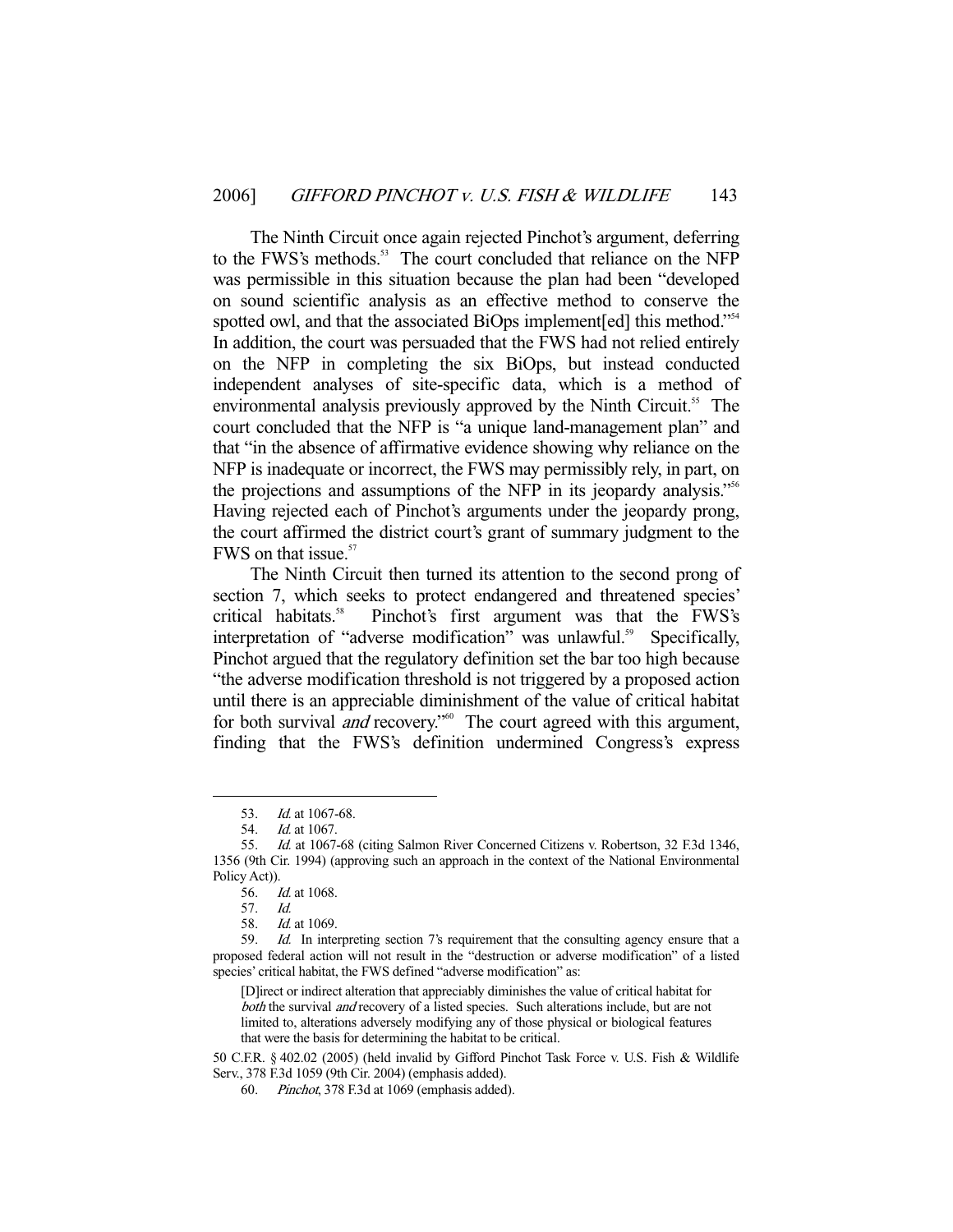command that adverse modification should be triggered whenever diminishment of habitat critical for survival *or* recovery has occurred.<sup>61</sup>

 According to the court, it is "logical and inevitable" that a species requires more critical habitat for recovery than is necessary for survival.<sup>62</sup> Under the FWS's definition, the court said, the agency could authorize the complete elimination of habitat critical for recovery as long as the smaller critical habitat for survival remains protected.<sup>63</sup> However, the ESA is not concerned merely with preventing the extinction of species (i.e., promoting a species survival) but also with allowing a species to recover to the point where it is no longer threatened or endangered.<sup>64</sup> The court therefore concluded that "Congress intended that conservation and survival be two different (though complementary) goals of the ESA," and that "the requirement to preserve critical habitat is designed to promote both conservation and survival."<sup>65</sup> The FWS's regulatory definition of "adverse modification" thus impermissibly narrowed the scope of protection commanded by Congress.<sup>66</sup>

 The Ninth Circuit then turned to whether the agency's error was harmless in the context of its no jeopardy determination. $\sigma$  The court found that the FWS's regulatory definition had an "inescapable bearing" on whether it considered recovery in its critical habitat inquiry.<sup>68</sup> The court is obligated to hold the agency to a presumption of regularity which, in this case, presumes that, "unless rebutted by evidence in the record, . . . the FWS followed its definition of adverse modification and thereby ignored the evaluation of whether adequate critical habitat would remain to ensure species recovery."<sup>69</sup> The FWS countered this presumption, arguing not that it had relied on its own regulatory

 <sup>61.</sup> Id. at 1069-70.

 <sup>62.</sup> Id. at 1069.

 <sup>63.</sup> Id. at 1069-70.

 <sup>64.</sup> Id. at 1070 (citing 16 U.S.C. § 1532(5)(A) (1973) (defining "critical habitat" as including "the specific areas . . . occupied by the species . . . which are . . . essential to the conservation of the species" and the "specific areas outside the geographical area occupied by the species . . . that . . . are essential for the *conservation* of the species." (emphasis added)); *id.* § 1532(3) (defining "conservation" as all methods that can be employed to "bring any endangered species or threatened species to the point at which the measures provided pursuant to this [Act] are no longer necessary")).

 <sup>65.</sup> Id.

 <sup>66.</sup> Id.

 <sup>67.</sup> In the context of agency review, harmless error occurs only "when a mistake of the administrative body is one that clearly had no bearing on the procedure used or the substance of decision reached." Id. at 1071 (citing Buschmann v. Schweiker, 676 F.2d 352, 358 (9th Cir. 1982) (internal quotations omitted)).

 <sup>68.</sup> Id.

 <sup>69.</sup> Id. at 1071-72 (citing Citizens to Preserve Overton Park v. Volpe, 401 U.S. 402, 416 (1971)).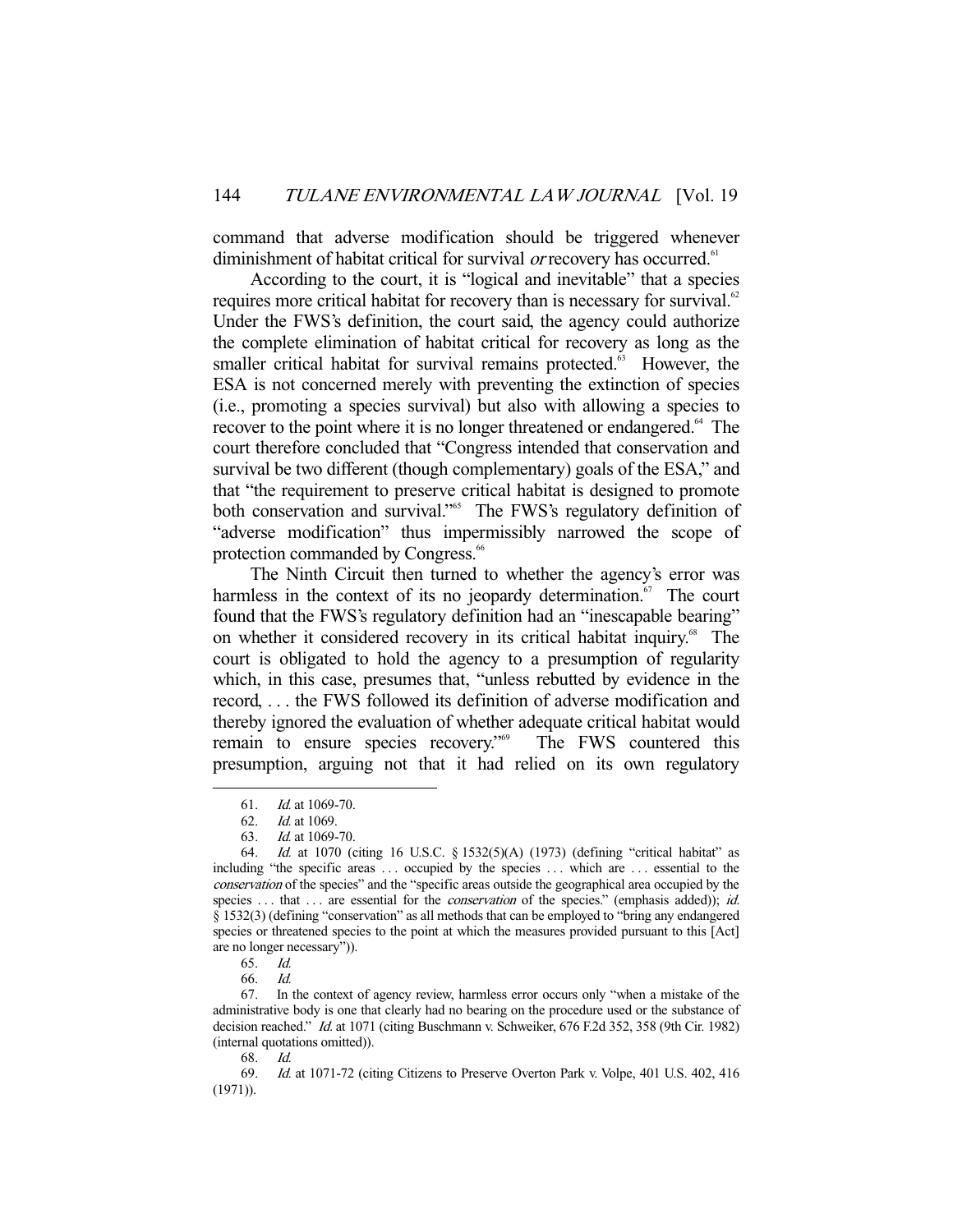definition and that this reliance was harmless, but rather that it had implicitly recognized the role of recovery in its critical habitat analysis, and that regardless of how the court were to interpret the definition, the FWS had satisfied the requisite consideration of species recovery.<sup>70</sup>

 The court addressed this argument by examining the FWS's critical habitat analysis in each of the six challenged  $\overline{B}$ iOps.<sup>71</sup> The court found that the definitional error in four of the BiOps was clearly not harmless.<sup>72</sup> Nowhere in any of those opinions, the court stated, was there any mention of recovery or conservation, nor was there any suggestion that the agency had disregarded its regulatory definition.<sup>73</sup> The presumption of regularity, therefore, prevented the court from inferring that any such analysis had taken place.<sup>74</sup> As for the other two BiOps, the court found that, although they both mentioned recovery in their analysis, the language used was merely descriptive and could not be read to declare that the agency had considered recovery when its own regulation told it not to do so.<sup>75</sup> Because the court found that the agency had not adequately demonstrated that its erroneous regulatory definition of adverse modification was harmless, it concluded that the FWS's critical habitat analysis was "irredeemably flawed."<sup>76</sup>

 Pinchot also challenged the FWS's critical habitat analysis by arguing that the agency had impermissibly based its no jeopardy decision, in part, on the existence of suitable alternative habitat within the LSRs but outside of the owl's critical habitat.<sup>77</sup> The FWS responded that the LSR was not used as a substitute but rather as a "mutually overlapping regime."78 The Ninth Circuit, while acknowledging that critical habitat areas and the LSRs are inextricably linked, ruled that

<sup>70.</sup> *Id.* at 1072.

 <sup>71.</sup> Id. at 1073.

 <sup>72.</sup> Id. (discussing the Coos Bay, Upper Iron Timber Sale, Acci, and La Roux Timber Sale BiOps).

 <sup>73.</sup> Id. at 1073-74.

 <sup>74.</sup> Id. at 1074.

 <sup>75.</sup> Id. at 1072-73 (discussing the Rogue Valley and Willamette Province BiOps). The introductory paragraph of the Rogue Valley BiOp specified that "[t]he purpose of critical habitat is to identify those lands that may require special management to maintain recovery options" and "[t]he recovery strategy (USDI 1992a) [the 'final draft recovery plan'] was incorporated into the NFP which was adopted by the Federal government as its contribution to the *recovery* of the species." Id. (emphasis added). The court found nearly identical language located in the Willamette Province BiOp. Id. at 1073.

 <sup>76.</sup> Id. at 1075.

<sup>77.</sup> *Id.*<br>78. *Id.* 

 $Id.$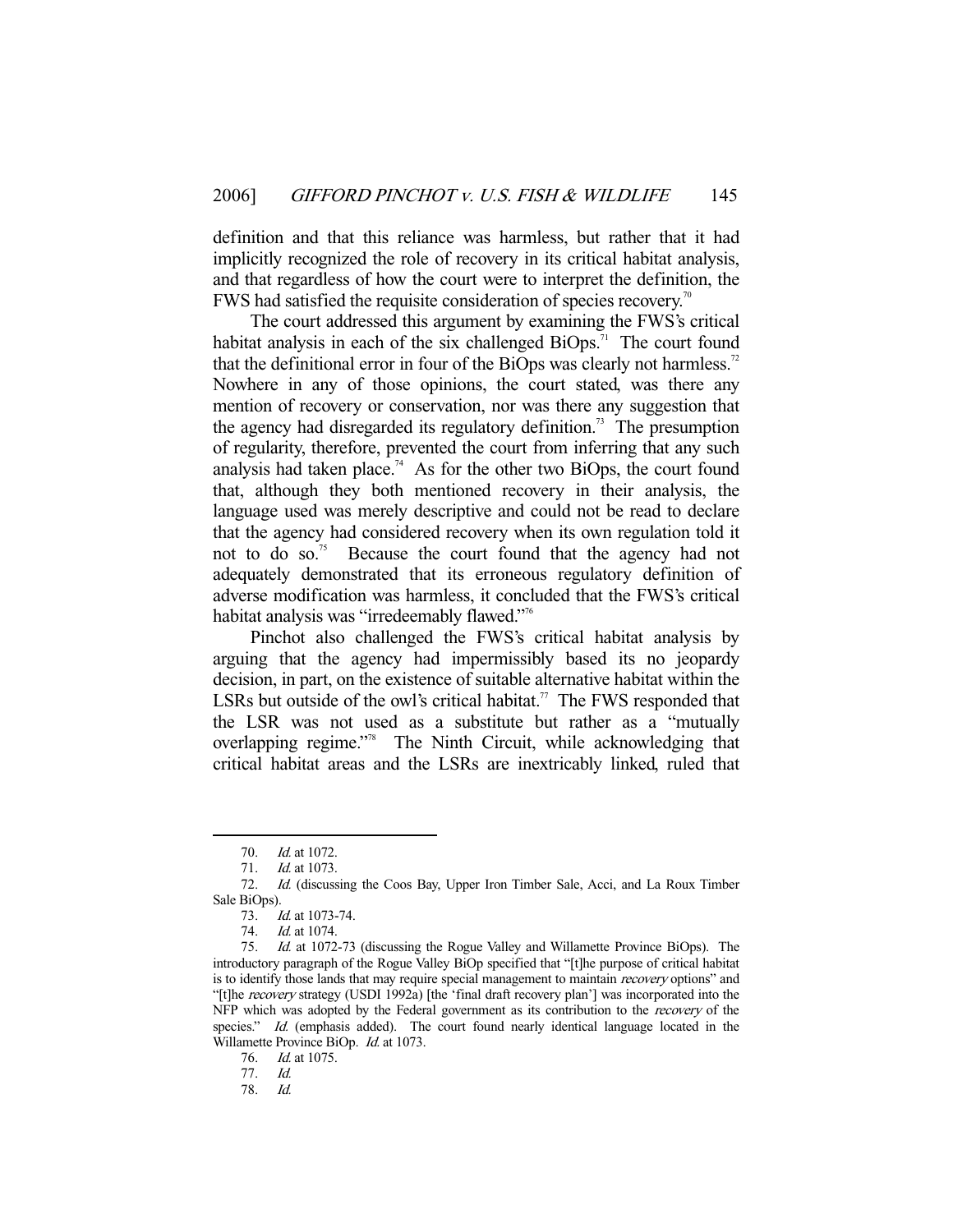LSRs could not stand in for critical habitat within the meaning of the  $ESA.<sup>79</sup>$ 

 The court pointed to the fact that the plain language of the ESA commands that the adverse modification inquiry examine a given project's effect on critical habitat, and that the purpose of designating critical habitat is to set aside particular areas that the agency deems to be essential for a species' survival and recovery.<sup>80</sup> If it were to permit the survival and recovery benefits derived from other conservation projects (the LSRs) to be considered in adverse modification analysis, the court deemed that it would be contradicting Congress's intention that critical habitat analysis focus on the actual critical habitat.<sup>81</sup> In the court's opinion, "that the spotted owl has suitable alternative habitat (e.g., noncritical habitat LSRs) has . . . no bearing on whether there is adverse modification of critical habitat."<sup>82</sup> The court continued, "what mattered to Congress, and what must matter to the agency, is to protect against loss or degradation of the designated 'critical habitat' itself."<sup>83</sup> The court thus held that the FWS's finding that loss of critical habitat was not an adverse modification because of the existence of suitable external habitat was both "arbitrary and capricious" and "contrary to law."<sup>84</sup>

 Having concluded that the FWS's critical habitat analysis in the six BiOps was fatally flawed because it relied on an unlawful regulatory definition of "adverse modification" and impermissibly substituted LSRs for critical habitat, the court reversed the grant of summary judgment to the FWS on that issue and remanded with instructions to grant summary judgment to Pinchot on the critical habitat inquiry.<sup>85</sup>

# IV. ANALYSIS

 The Ninth Circuit's decision to affirm summary judgment for the FWS on the jeopardy question is justified given the substantial deference that the court must give to an agency's scientific expertise and experience. In determining whether the agency's habitat proxy was permissible, the court was bound to assess only whether this method reasonably ensured accurate predictions of spotted owl populations. While Pinchot may have been correct in arguing that the proxy model

 <sup>79.</sup> Id.

<sup>80.</sup> *Id.* at 1075-76.

<sup>81.</sup> *Id.* at 1076.

 <sup>82.</sup> Id.

 <sup>83.</sup> Id.

 <sup>84.</sup> Id.

<sup>85.</sup> *Id.* at 1077.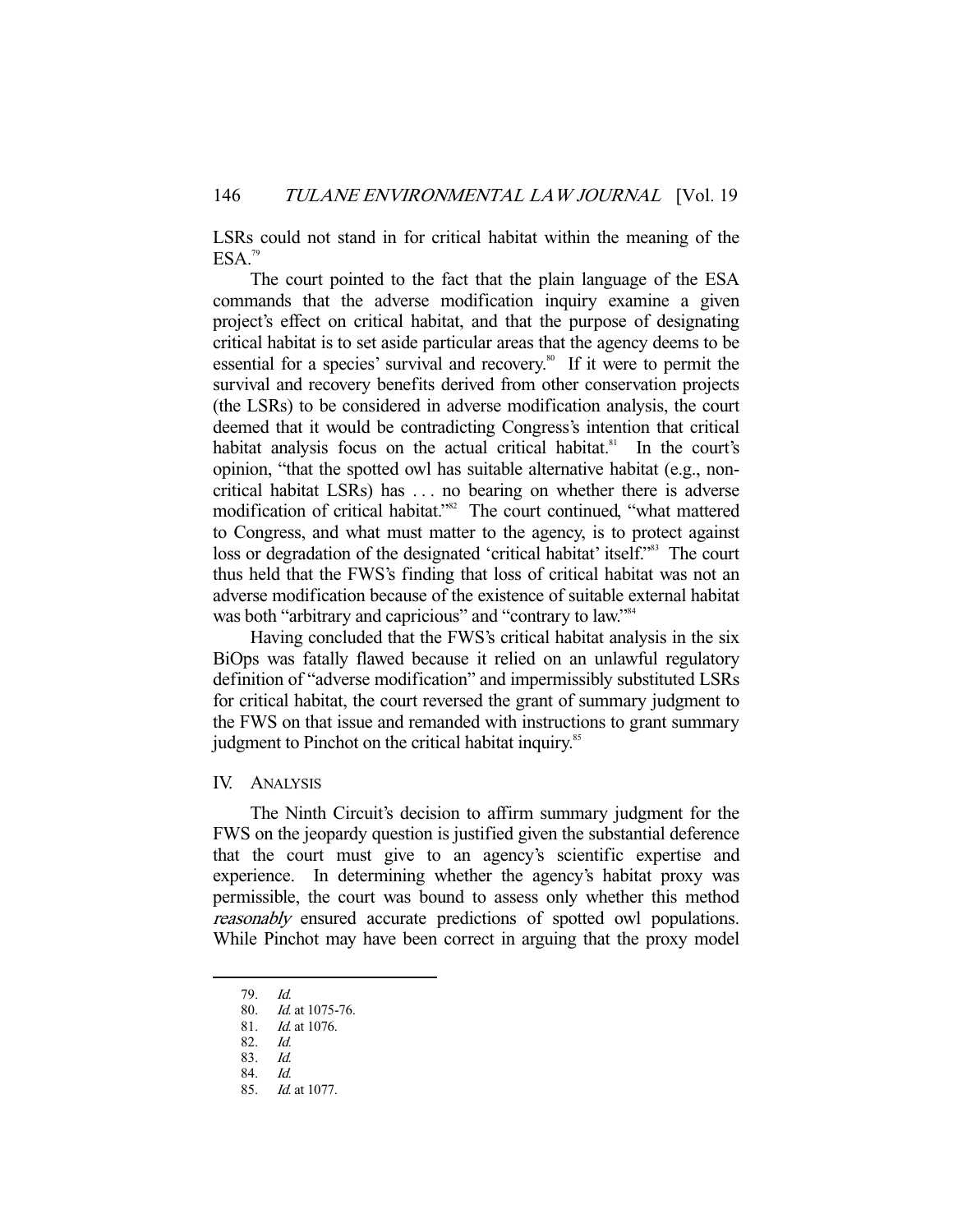does not, in fact, yield as accurate results as actual population counts, their argument was not relevant to the court's analysis. A reviewing court is not obligated to inquire whether an agency's interpretation of a statutory duty is the best (or only) permissible construction, but merely if it is reasonable.<sup>86</sup> As the court pointed out, the FWS's detailed analysis took into account numerous factors that might affect owl populations in a given area. In addition, the Ninth Circuit has previously established that the use of such a method is considered reasonable in certain situations.<sup>87</sup>

 Pinchot's argument that the ESA prohibited the proxy method was also misguided. The statute provides no explicit guidance as to what methods may or may not be employed in assessing whether a given action poses jeopardy to a species' existence. Pinchot's reading of the ESA merely infers a congressional intent that jeopardy analysis must include actual species population verification. The Supreme Court has held, however, that, where a statute does not directly address the precise question at issue, a reviewing court may only question whether the agency's action was based on a permissible construction of the statute.<sup>88</sup> Because the court had already established that the proxy method was permissible, Pinchot's narrow interpretation of section 7 could not be enforced against the FWS.

 The court's rejection of Pinchot's argument that the FWS could not substitute the NFP for independent jeopardy analysis is somewhat more problematic. The NFP BiOp expressly stated that it did not authorize incidental takes, and that such takings would be addressed by future project-specific BiOps.<sup>89</sup> The NFP BiOp further stated that the NFP would be adjusted based on information developed through future section 7 consultations between the action and consulting agencies.<sup>90</sup> By allowing the FWS to base its decision on compliance with the NFP, however, the court has essentially given agencies a guaranteed justification for all future no jeopardy decisions, as the NFP can always be subsequently "adjusted" based on information that supports the agency's determination. The Ninth Circuit explicitly states in another

<sup>86.</sup> See Chevron U.S.A., Inc. v. Natural Res. Def. Council, Inc., 467 U.S. 837, 843 n.11 (1984) (holding that where Congress has not spoken directly to an issue, the question for the court is whether the agency permissibly construed the statute).

 <sup>87.</sup> See Ariz. Cattle Growers' Ass'n v. U.S. Fish & Wildlife Serv., 273 F.3d 1229, 1250 (9th Cir. 2001) (holding that "the use of ecological conditions as a surrogate for defining the amount or extent of incidental take is reasonable so long as these conditions are linked to the take of a protected species").

 <sup>88.</sup> Chevron, 467 U.S. at 842-43.

 <sup>89.</sup> Pinchot, 378 F.3d at 1064.

 <sup>90.</sup> Id.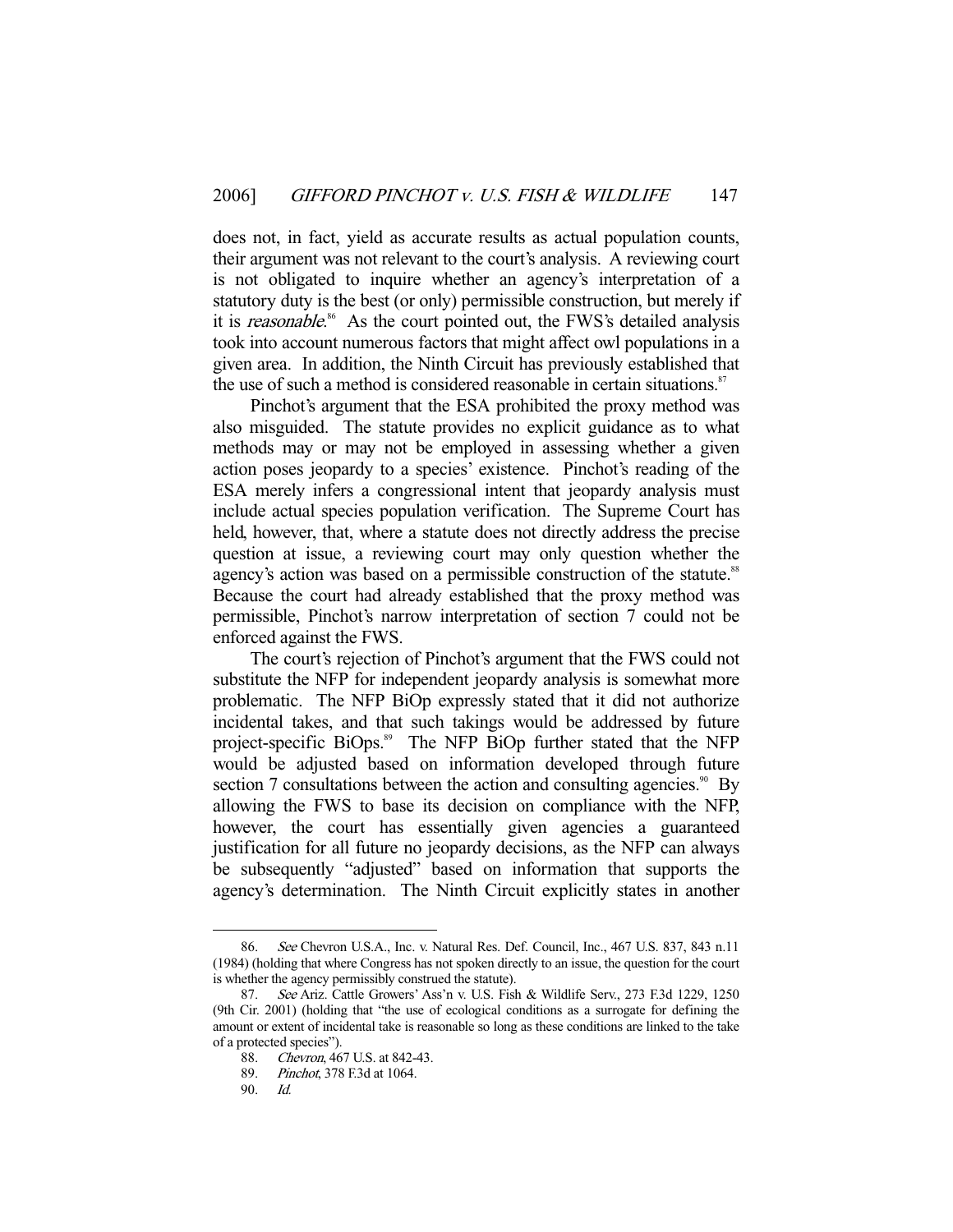part of its opinion that post hoc decision explanations are disfavored.<sup>91</sup> Yet the court has nonetheless granted post hoc explanations to federal agencies for decisions that have yet to be made. The court thus seems to have extended the reasonableness standard to include any justification put forth that is not entirely *un*reasonable. This approach circumvents Congress's explicit intent that conservation of endangered and threatened species and their habitats is to be at the forefront of any analysis of proposed agency actions.<sup>92</sup>

 The reality, however, is that agency decisions, particularly those involving scientific matters, are to be afforded significant deference by the courts. The court is only looking for *clear* errors of judgment and not whether the agency chose the best possible method. Therefore, although the court's decision to uphold the FWS's determination may set a dangerous precedent for acceptable agency justifications in jeopardy analysis, it was not plainly erroneous.

 The court's decision to reverse summary judgment on the adverse modification issue in favor of Pinchot was much more sound. By defining "destruction or adverse modification" as only occurring when critical habitat for both survival and recovery has been appreciably diminished, the FWS clearly contradicted an express statutory command. This definition ensures the owl's survival, but does not ensure that it will also have the opportunity to recover. The ESA's definitions of "conservation" and "critical habitat," however, clearly evince Congress's intent that all endangered and threatened species must have this opportunity for recovery.93

Chevron mandates that where Congress has spoken on a particular issue, the court's inquiry must end there. $94$  Thus, the court was obligated to follow the plain language of the ESA and strike down the FWS's regulatory definition. The court's decision was also consistent with the Fifth Circuit, which has held that conservation is a much broader concept than mere survival, and that requiring section 7 consultations only "where an action affects the value of critical habitat to both the recovery and survival of a species imposes a higher threshold than the [ESA] permits."95

<sup>91.</sup> *Id.* at 1072 (citing *Citizens to Pres. Overton Park v. Volpe*, 401 U.S. 402, 419 (1971)).

<sup>92.</sup> See 16 U.S.C. § 1531(c) (1973) (stating that it is "the policy of Congress that all Federal departments and agencies shall seek to conserve endangered species and threatened species and shall utilize their authorities in furtherance of [this goal]").

<sup>93.</sup> See id. §§ 1532(3), 1532(5)(A).

 <sup>94.</sup> Chevron, 467 U.S. at 842-43.

 <sup>95.</sup> Sierra Club v. U.S. Fish & Wildlife Serv., 245 F.3d 434, 441-42 (5th Cir. 2001); see also N.M. Cattle Growers Ass'n v. U.S. Fish & Wildlife Serv., 248 F.3d 1277, 1283 (10th Cir.